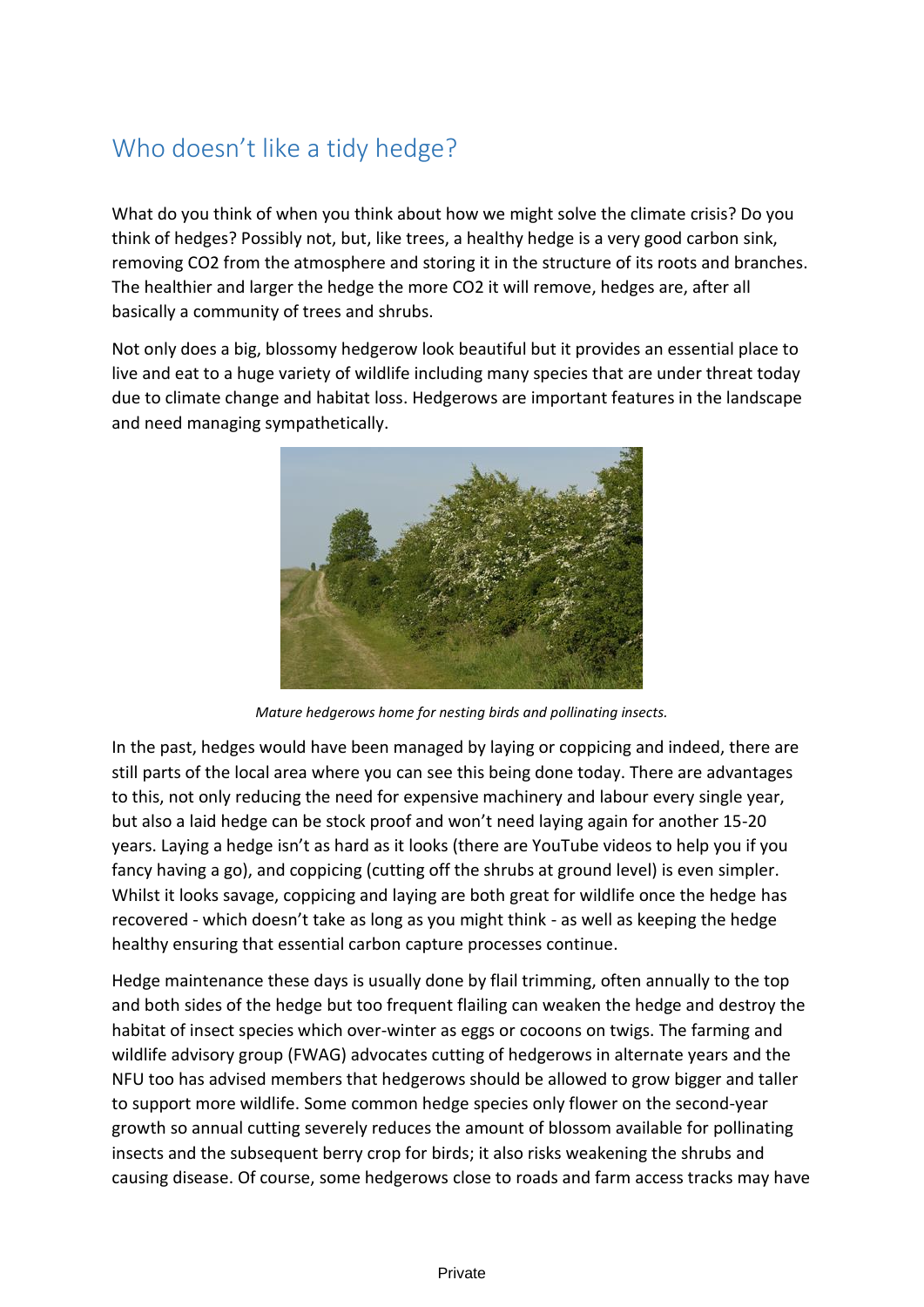to be trimmed annually to avoid obstruction but in general, cutting hedges every 2-3 years and cutting alternate sides, saves fuel, benefits wildlife and produces a more natural hedge with plenty of blossom.

You may have noticed that hedges can often be punctuated by individual trees which loom over them like someone standing up whilst everyone else is sitting down. These are known as standards. Many of our veteran trees have come about this way and if future generations are also to have the benefit of enjoying these amazing wildlife and carbon repositories then we need to continue this practice to provide replacement trees of different ages. From today's bendy saplings will eventually come tomorrow's mighty oaks.



*Intensively managed hedges in the levels Standard trees being allowed to thrive.*



Recent research has shown that planting new hedgerows is one of the best if not the only ways to combat ecosystem fragmentation, and as the climate crisis escalates, they are expected to become even more important as their deep roots sequester carbon. Hedges also reduce the likelihood of flooding downstream, suck nutrients and pollutants out of water and prevent soil erosion, all things that are all close to our heart in Stoke St Gregory. In February 2021, the National Botanic Garden of Wales pointed out that the UK needs more old-fashioned flower-filled hedgerows and grasslands to help boost declining populations of bees and other pollinators.





*Flower filled hedge. Severely cut hedges may have gaps and provide limited cover or food for wildlife.*

Hedgerows are strongly protected under the 1997 hedgerow regulations but currently only 1 in 3 hedgerows in England is in good condition. The main issues, leading to loss of wildlife, gaps, and reduction in the ability of hedges to sequester carbon, are their being cut too severely and too frequently and nutrient enrichment from chemicals to close to the hedge.